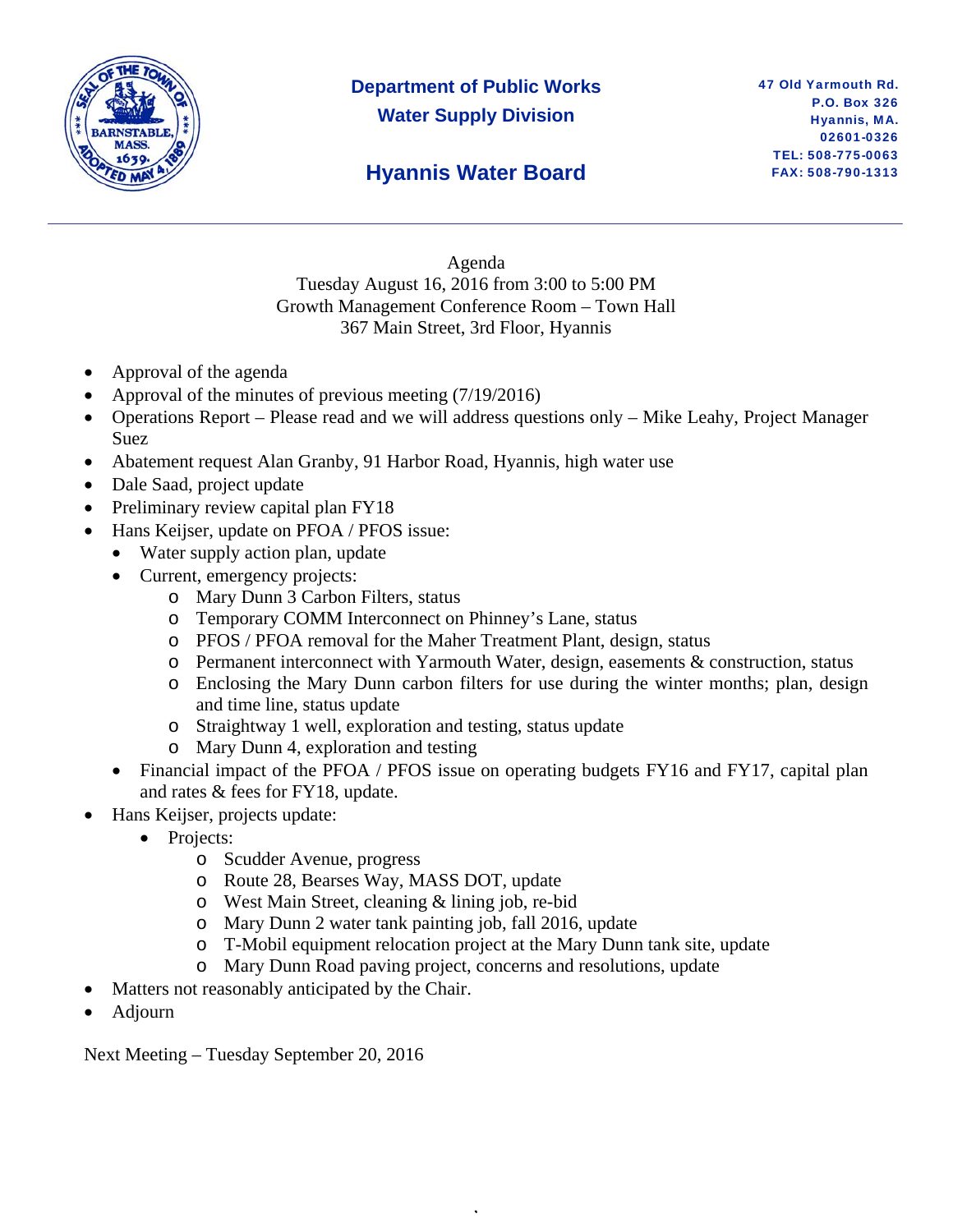

### **Department of Public Works Water Supply Division**

# **Hyannis Water Board**

Timetable for the Next 12 months: September

- Reorganization
- Councilor Assignments
- Suez contract for Preventative Maintenance
- First run of FY18 operating budget, capital and rates using our model (Model consultant present – (The meeting to be held in Selectman's Conference Room)
- Capital Plan for FY 2018 Review
- Water Quality Report follow-up
	- O Land for new wells and zone 1's
	- O Mill Pond Village Homeowners 40 B in Yarmouth (zone 1)
	- O Incentive to pump septic systems
	- O Town sewer in Hyannisport and Maher Area

### **October**

• Finalize budget, capital and rates for FY 2018 (Meeting in Selectman's Conference Room)

,

- Suez contract for Preventative Maintenance
- Review of uncollectible accounts and liens
- FY 2017 Capital Project Timetable
- Dale Saad Project Update

### November

- FY16 financial Report
- Dale Saad Project Update
- FY 2017 Capital Project Timetable

December

January 2017

- Rate hearing FY18
- Suez Contract obligations for preventative maintenance
- Dale Saad Project Update

### February

• Review Capital for FY 2018

March

• Dale Saad Project Update

April

### May

• Dale Saad Project Update

June

- July
	- Reorganization
	- Councilor Assignments